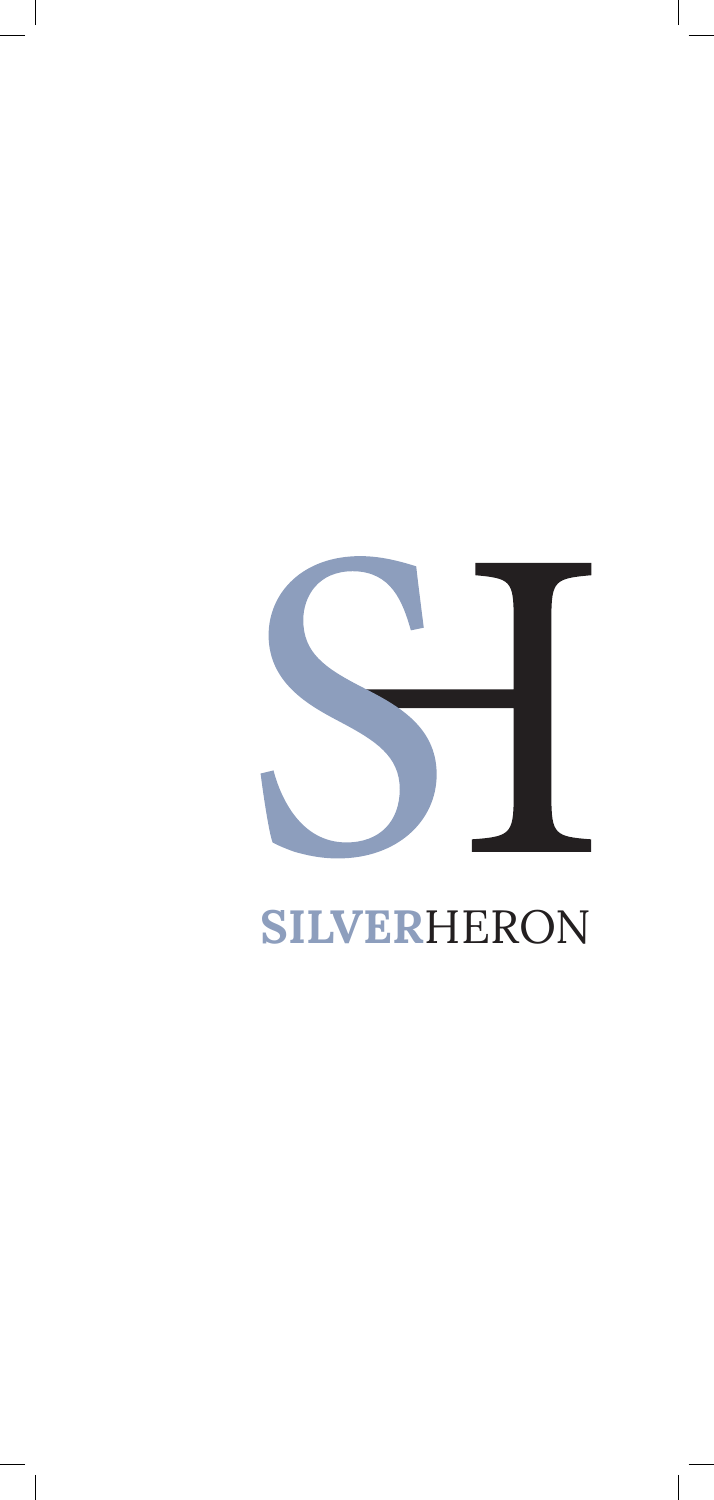| PRE-DINNER COCKTAILS                                                                                     | €    |
|----------------------------------------------------------------------------------------------------------|------|
| Infused Cucumber Gin<br>Gin, fresh lime juice, sugar syrup, fresh mint leaves                            | 7.00 |
| Mojito<br>Rum, lime, fresh mint, demerara sugar, soda water                                              | 8.00 |
| Negroni<br>Gin, campari, vermouth rosso                                                                  | 7.50 |
| Pink Gin<br>Pink gin, lemonade, prosecco                                                                 | 7.50 |
| <b>AFTER DINNER COCKTAILS</b>                                                                            | €    |
| Jazzed Up Mocha<br>Double espresso, kahlua, whisky, chocolate cream,<br>sugar syrup                      | 8.50 |
| Manhattan<br>Bourbon, vermouth, angostura bitters, orange bitters                                        | 7.00 |
| Orange & Cinnamon Gin<br>Homemade orange and cinnamon infused gin,<br>squeezed orange wedge, tonic water | 7.50 |
| Pina Colada<br>Rum, pineapple juice, coconut syrup, fresh cream                                          | 7.00 |

I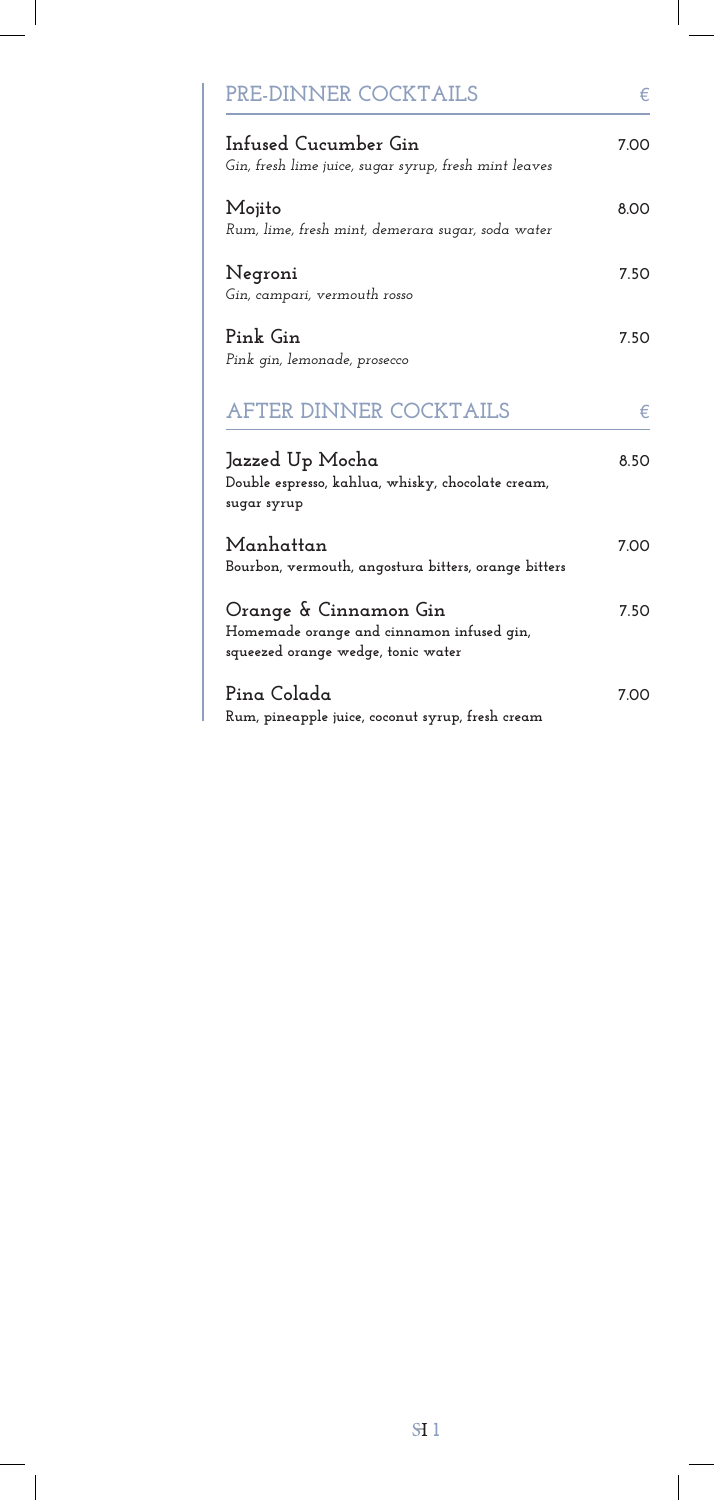| CHAMPAGNE                                                           | €     |
|---------------------------------------------------------------------|-------|
| Moet & Chandon<br>Champagne, France                                 | 70.00 |
| Moet & Chandon Rosé<br>Champagne, France                            | 95.00 |
| Veuve Clicquot Brut<br>Champagne, France                            | 90.00 |
| <b>SPARKLING WINE</b>                                               | €     |
| Brilla Prosecco<br>Veneto, Italy                                    | 22.00 |
| Brilla Prosecc Rosé<br>Veneto, Italy                                | 22.00 |
| Cassar De Malte<br>Marsovin, Malta                                  | 55.00 |
| Gellewza Frizzante<br>Delicata, Malta                               | 15.00 |
| Ruggeri Prosecco<br>Veneto, Italy                                   | 23.00 |
| $\operatorname{\rm WHITE}$ $\operatorname{\rm WINE}$ (Half Bottles) | €     |
| Caravaggio, Chardonnay<br>Marsovin, Malta                           | 12.00 |
| Jean Lefort Chablis<br>Burgundy, France                             | 20.00 |
| RED WINE (Half Bottles)                                             | €     |
| Caravaggio, Merlot<br>Marsovin, Malta                               | 12.00 |
| Piccini Chianti<br>Tuscany, Italy                                   | 11.OO |
| ROSÉ WINE (Half Bottles)                                            | €     |
| Odyssey Rosé<br>Marsovin, Malta                                     | 14.00 |

I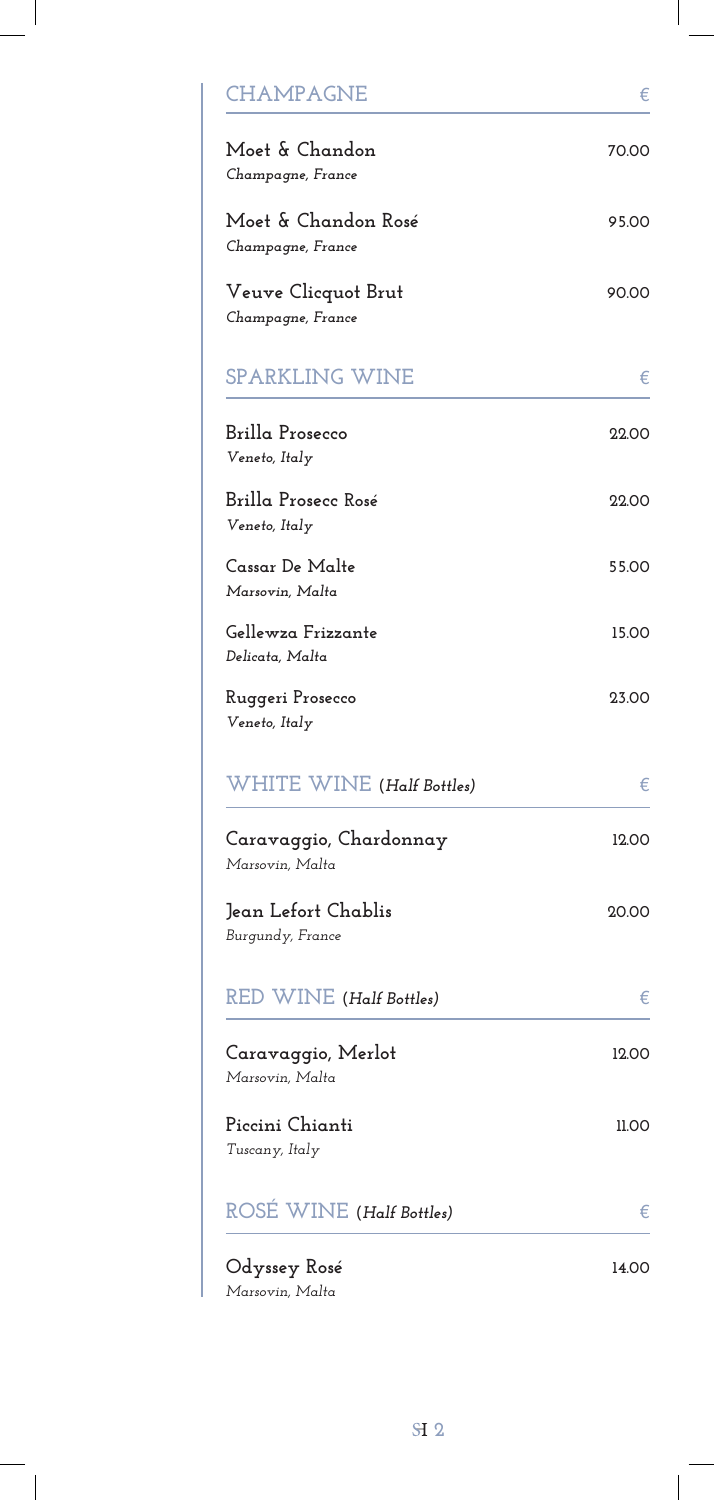| WHITE WINE                                                 | €     |
|------------------------------------------------------------|-------|
| Alamos Torrontés<br>Salta, Argentina                       | 23.00 |
| <b>Bernard Defaix Chablis</b><br>Burgundy, Fance           | 30.00 |
| Canapi Grillo<br>Marsala, Italy                            | 16.00 |
| Caravaggio Pinot Bianco<br>Marsovin, Malta                 | 22.00 |
| Cape Heights Chenin Blanc<br>Western Cape, South Africa    | 16.00 |
| Cape Heights Sauvignon Blanc<br>Western Cape, South Africa | 16.00 |
| Domaine Laporte Sancerre<br>Sancerre, France               | 38.00 |
| Donnafugata Anthilia<br>Sicily, Italy                      | 26.00 |
| Fenici White<br>Meridiana, Malta                           | 19.00 |
| Grand Vin De Hauteville Chardonnay<br>Delicata, Malta      | 24.00 |
| Isis Chardonnay<br>Meridiana, Malta                        | 29.00 |
| Laurenti Vermentino<br>Camilleri, Malta                    | 27.00 |
| Leopard's Leap Chenin Blanc<br>Western Cape, South Africa  | 19.00 |
| Santa Cristina<br>Tuscany, Italy                           | 19.00 |
| Santa Rita 120 Sauvignon Blanc<br>Central Valley, Chile    | 22.00 |
| Umberto Fiore Gavi di Gavi<br>Piedmont, Italy              | 25.00 |

I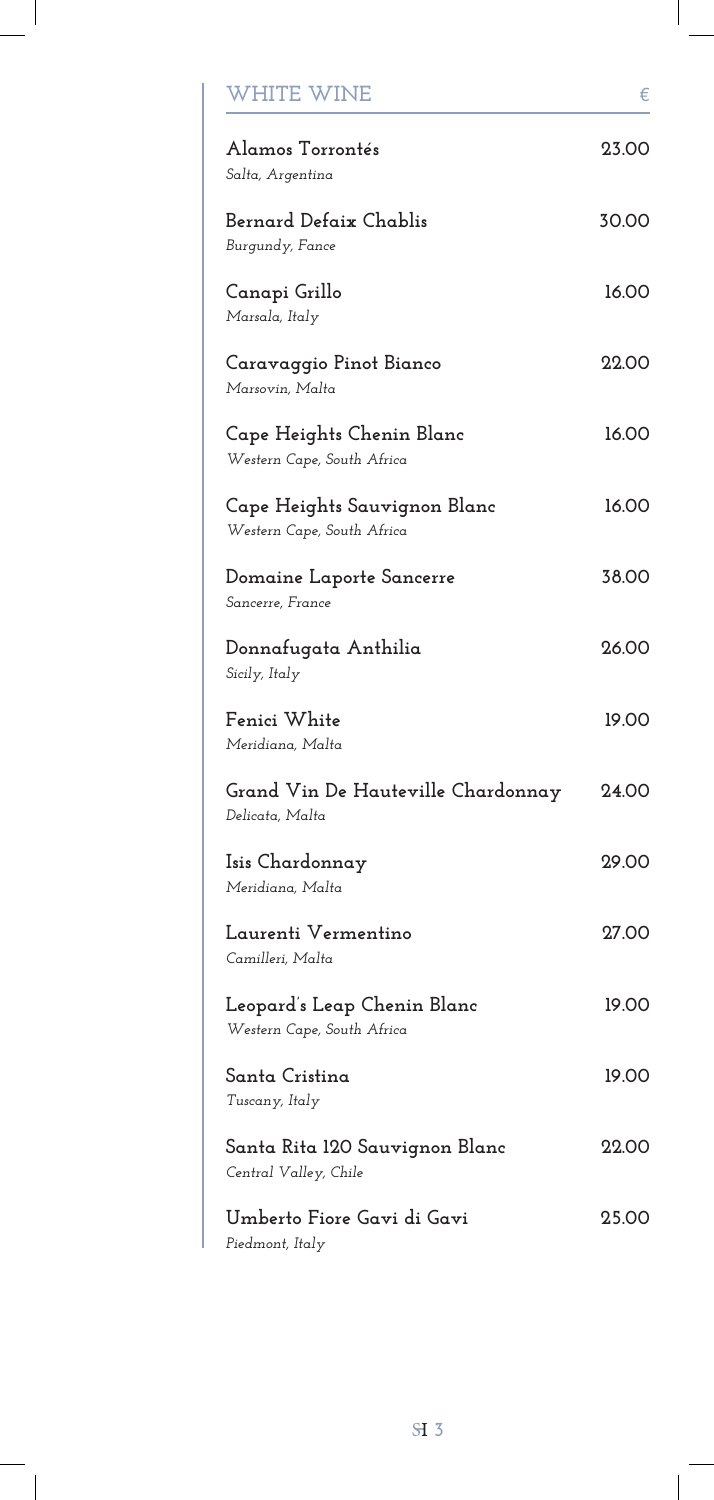| <b>RED WINE</b>                                                  | €     |
|------------------------------------------------------------------|-------|
| Alamos Malbec<br>Mendoza, Argentina                              | 23.00 |
| Angove Long Row Shiraz<br>South Australia                        | 19.00 |
| Cadis Valpolicella<br>Veneto, Italy                              | 20.00 |
| Cape Heights Pinotage<br>Western Cape, South Africa              | 16.00 |
| Château La Tuilerie Merlot Cabernet<br>Bordeaux, France          | 24.OO |
| Chianti Classico<br>Tuscany, Italy                               | 26.00 |
| Fenici Red<br>Meridiana, Malta                                   | 19.00 |
| Grand Vin De Hauteville<br>Cabernet Sauvignon<br>Delicata, Malta | 19.00 |
| Marques De Caceres Verdejo<br>Rueda, Spain                       | 20.00 |
| Melgart Cabernet Sauvignon, Merlot<br>Meridiana, Malta           | 35.00 |
| Nexus Merlot<br>Meridiana, Malta                                 | 42.00 |
| Palatino Tempranillo<br>Camilleri, Malta                         | 18.00 |
| Primitivo Di Manduria Sassirossi<br>Apulia, Italy                | 33.00 |
| Primitivo Pergolesi<br>Delicata, Malta                           | 16.00 |
| Santa Rita 120 Carmenere<br>Central Valley, Chile                | 22.00 |
| Umberto Fiore Barolo<br>Piedmont, Italy                          | 45.00 |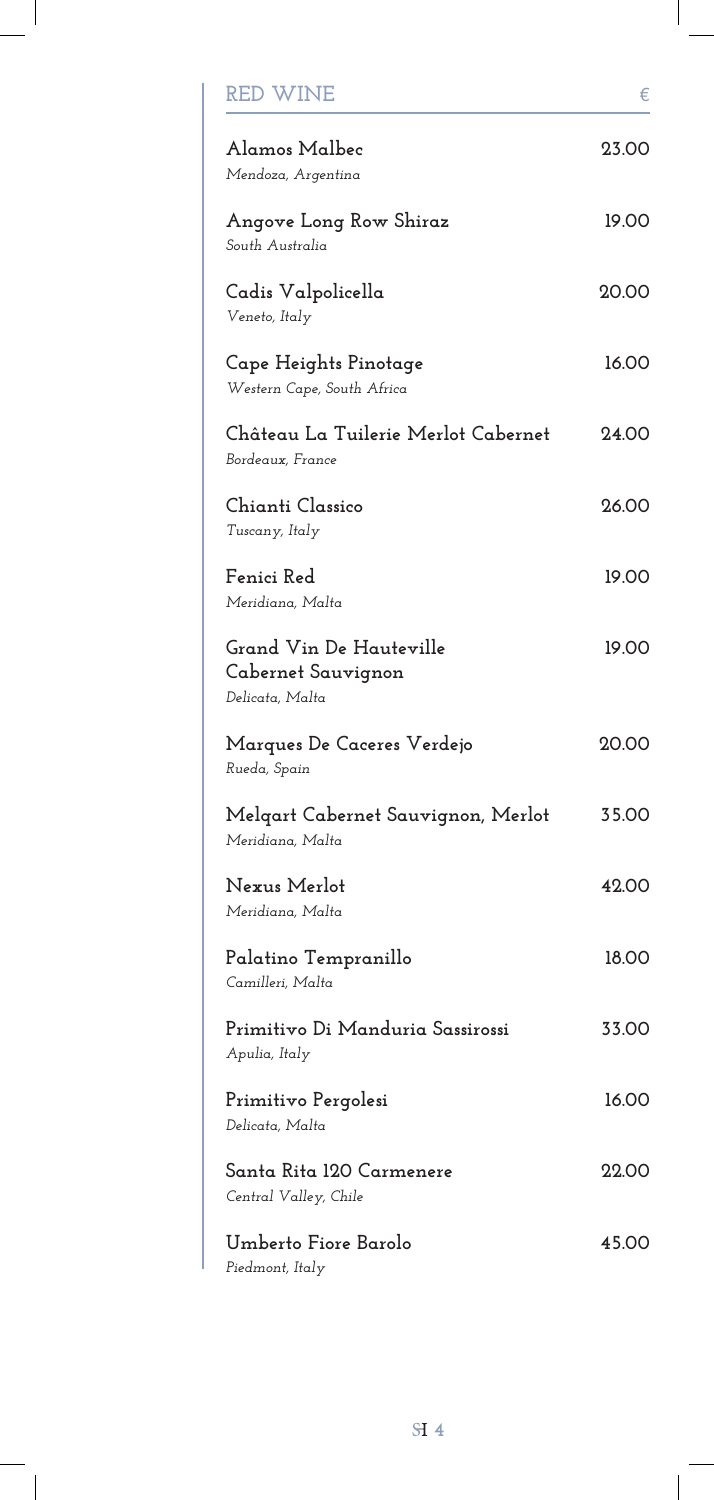| <b>ROSÉ WINE</b>                                        | €     |
|---------------------------------------------------------|-------|
| Donna Fugata, Lumera<br>Sicily, Italy                   | 26.00 |
| Palatino Rosé<br>Camilleri, Malta                       | 18.00 |
| Santa Cristina Rosato<br>Tuscany, Italy                 | 19.00 |
| DESSERT WINE                                            | €     |
| Casella Moscato<br>Delicata, Malta                      | 14.00 |
| Guże Passito<br>Marsovin, Malta                         | 45.00 |
| Moscato d'Asti<br>Asti, Italy                           | 19.00 |
| WHITE WINE (By the Glass)                               | €     |
| Fenici White<br>Meridiana, Malta                        | 4.00  |
| Cape Heights Chenin Blanc<br>Western Cape, South Africa | 4.50  |
| $RED$ WINE (By the Glass)                               | €     |
| Fenici Red<br>Meridiana, Malta                          | 4.00  |
| Cape Heights Merlot<br>Western Cape, South Africa       | 4.50  |
| ROSÉ WINE (By the Glass)                                | €     |
| Palatino Rosé<br>Camilleri, Malta                       | 4.00  |
| Santa Cristina Rosato<br>Tuscany, Italy                 | 4.50  |

I

I